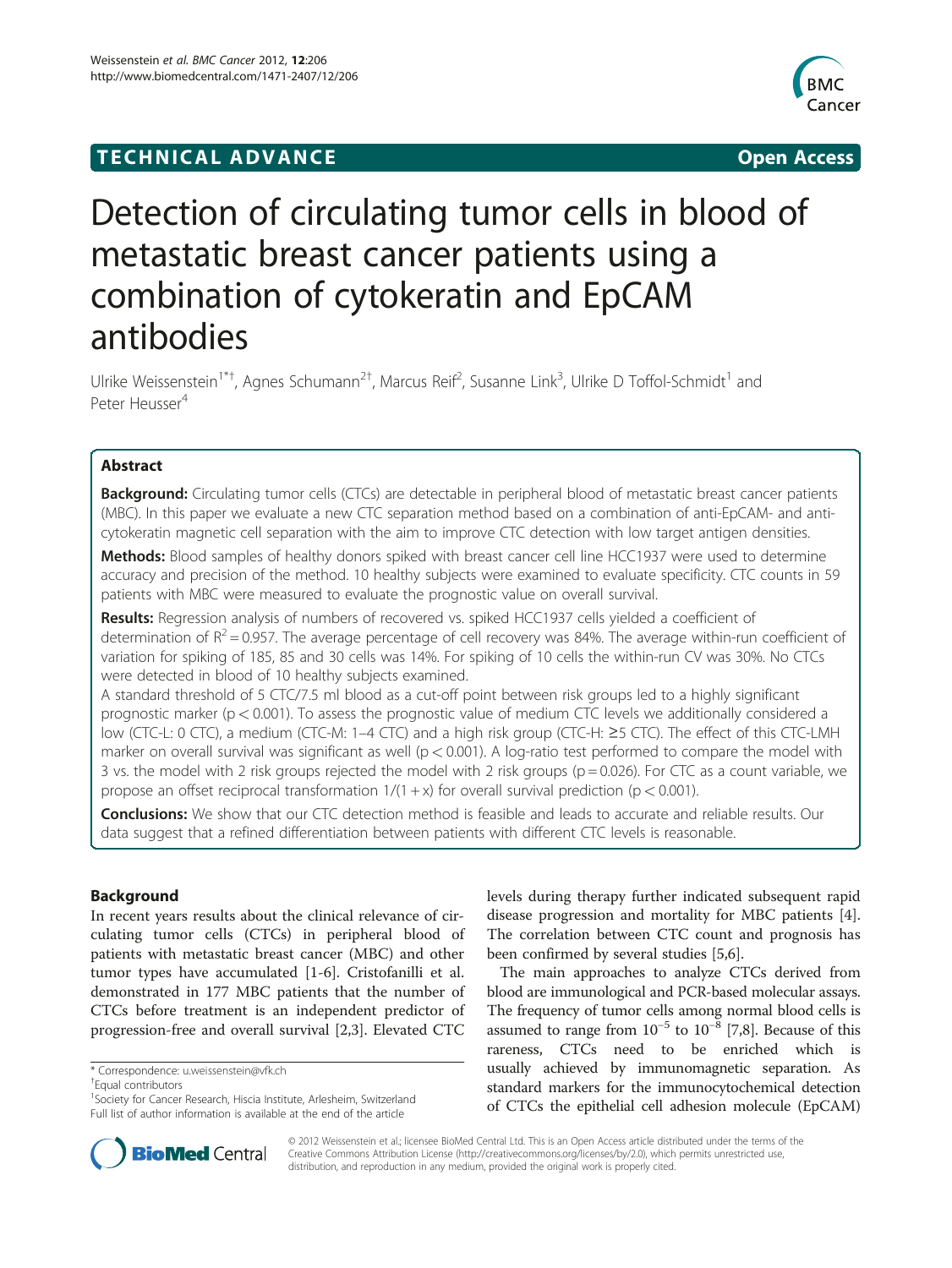and cytokeratins (CK) are used. Several CTC assays used today are based on enrichment with anti-EpCAM antibodies and subsequent detection with anti-cytokeratin, for example the FDA approved CellSearch<sup>TM</sup> system [[9](#page-6-0)]. EpCAM as well as cytokeratin expressing cells can be found in peripheral blood of advanced cancer patients but are rare in healthy donors [[1,10\]](#page-6-0). EpCAM is overexpressed 100- to 1000-fold in primary and metastatic breast cancer relative to normal breast cells [\[11\]](#page-6-0). Breast cancer cells of all grades typically express the epithelial cytokeratins CK7, CK8, CK18 and CK19 [[12](#page-7-0)-[14](#page-7-0)]. On the other hand expression of these antigens can vary widely in breast cancer cells and there is growing concern about consequences of this heterogeneity for CTC detection [\[15-18](#page-7-0)].

Deng et al. demonstrated the advantage of combining anti-EpCAM and anti-cytokeratin antibodies for CTC enrichment which compensates low or missing expression of either EpCAM or cytokeratins [\[15\]](#page-7-0).

For the present study we modified a commercially available tumor cell enrichment and detection assay to combine anti-EpCAM and anti-cytokeratin for immunomagnetic CTC enrichment. Blood samples of healthy donors spiked with breast cancer cell line HCC1937 were used to determine accuracy, precision and specificity of the method. CTC levels of 59 MBC patients were measured and the prognostic significance regarding overall survival (OS) was examined. For survival analysis the conventional threshold of 5 CTCs/7.5 ml was used. But, only recently a discussion has started about the right way to use CTC measurements for risk assessments [[19,20\]](#page-7-0). We particularly examine a further division of the 0–4 CTC group into a low risk group with 0 CTC and a medium risk group with 1–4 CTC and provide a sensitivity analysis with CTC as a count variable. The definition of a medium risk group, which was also used by Botteri et al. [\[19](#page-7-0)], was motivated by the assumption that already a single detected CTC reflects a higher probability for forthcoming death.

All analyses were performed according to the RE-MARK criteria [\[21,22\]](#page-7-0).

#### **Mathods**

#### Patients and blood collection

Our investigation was in compliance with the declaration of Helsinki. The study was accepted by the Ethics Committee of Basel, Switzerland (EKBB).

Blood samples were drawn after gathering informed consent from 10 healthy donors and from 59 MBC patients in the Lukas Clinic, Arlesheim. Patients with other tumor diagnoses before the breast cancer diagnosis were not considered eligible to avoid ambiguities over the onset of the disease. The blood samples were obtained between 08/2007 and 08/2008. Last update of survival information was made in April 2010. The

sample size was dependent on the number of MBC blood samples send by doctors available within the time frame.

Blood was collected into Cell Save Preservative Tubes (Immunicon, Huntington Valley, PA, USA), maintained at room temperature until processing within a maximum of 96 hours.

#### Sample preparation and analysis protocol for circulating tumor cell detection

CTC samples were prepared using the Carcinoma Cell Enrichment in combination with the Carcinoma Cell Detection Kit supplemented with CD326 (EpCAM) MicroBeads (Miltenyi Biotech GmbH, Bergisch-Gladbach, Germany).

The protocol was carried out according to manufacturer's instructions. In brief, 7.5 ml anti-coagulated peripheral blood was centrifuged at 400xg for 35 minutes without brake and afterwards leukocyte enriched interphase (buffy coat) was carefully collected in a volume of 3.5 ml. Cells were permeabilized, fixed and incubated with FcR blocking reagent for 30 minutes. After the simultaneous incubation with anti-cytokeratin (specific for CK 7/8) - and anti-EpCAM-MicroBeads, anti-cytokeratin-alkaline phosphatase (specific for CK 7, 8, 18 and 19) was added. For the detection and quantification of unspecific binding due to Fc receptor binding or other protein-protein interactions mouse IgG1/IgG2a isotype controls (Miltenyi Biotech GmbH) were used at identical concentrations and staining conditions as the target primary antibodies.

Samples were applied to positive selection columns and placed in the magnetic field of a QuadroMACS<sup>TM</sup> separation unit (Miltenyi Biotech GmbH). After washing with PBS, columns were detached from the cell separator and targeted cells were eluted.

Eluted target cells were spinned on Silane-Prep Slides (Sigma-Aldrich Logistik GmbH, Buchs, CH). Cell spots were dried and incubated with the freshly prepared substrate solution for the alkaline phosphatase color reaction. After mounting and drying, slides were now ready for microscopic visualization using a brightfield microscope.

Criteria for classification of a cell as circulating tumor cell were round or oval morphology, positive staining for cytokeratins and negative corresponding isotype control.

CTC measurements of all patients were performed blinded to the study endpoint overall survival.

#### Accuracy, precision and specificity of circulating tumor cell detection

To estimate the accuracy and precision EpCAM<sup>+</sup>/CK<sup>+</sup> breast cancer cell line HCC1937 (German Collection of Microorganisms and Cell Cultures, Braunschweig,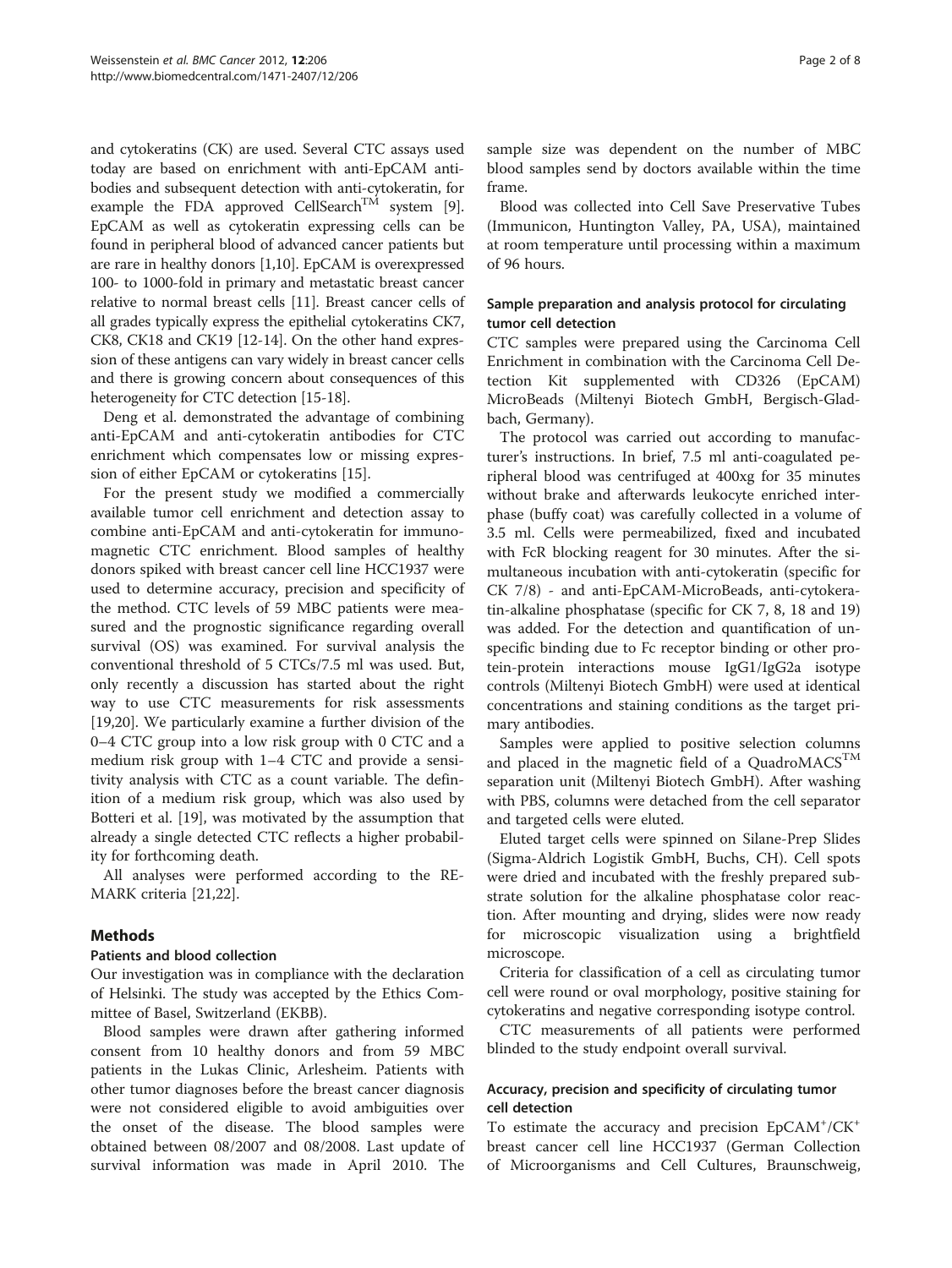Germany) was spiked into the blood of healthy donors in duplicates or triplicates with approximately 10, 30, 85 and 185 cells per 7.5 ml blood. Before spiking, the actual cell number of HCC1937 cell line was determined using BD TruCount tubes (BD Biosciences, San Jose, CA, USA), containing a known number of fluorescent beads and by running of samples on a flow cytometer (FACS Calibur, BD Biosciences, San Jose, CA). All 28 tubes were processed within 4 days after blood collection according to the sample preparation and analysis protocol for circulating tumor cell detection.

To investigate the specificity of the CTC detection method, 7.5 ml peripheral blood samples of 10 healthy volunteers (6 female and 4 male) were collected and analyzed according to the sample preparation and analysis protocol.

#### Statistical analysis of CTC as a prognostic marker

Overall survival probability estimates for risk groups were visualized by Kaplan-Meier plots and compared by a standard log-rank test or a log-rank test for trend where appropriate [\[23](#page-7-0)]. Baseline blood collection was taken as the point of origin from which on survival was estimated. Cox proportional hazards model [\[23](#page-7-0)] was used to calculate p-values, hazard ratios (HR) and to compare models by a likelihood-ratio test. Median scores were used for a trend test in the Cox model. As a sensitivity analysis CTC were also included as a count variable in the Cox model using the supremum test for functional form [\[24](#page-7-0)] to choose an appropriate transformation. The model assumptions were checked by the supremum test for proportional hazards [[24](#page-7-0)] and by a calculation of cumulative incidence rates [\[25](#page-7-0)] considering loss of patients due to unknown reason as a competing risk to survival. Fisher's exact test was applied to check whether there were differences in early drop out reasons between risk groups. Demographic data, therapy information and other prognostic markers were traced retrospectively from patient's medical record and compared among risk groups by Fisher's exact test and Cochrane-Armitage trend test. An assessment of the univariate prognostic value of each of the baseline parameters is performed and used as a basis for a multivariate Cox proportional hazards model. The final multivariate model was chosen by automatic variable selection. All calculations in this section were done with  $SAS^{\circledast}$  9.2 for Windows. Statistical two-sided P-values <0.05 were considered significant. The statistical analysis of the recovery experiments was performed using MedCalc for Windows, version 9.3.8.0 (MedCalc Software, Mariakerke, Belgium).

#### Results

#### Accuracy, precision and specificity

The results of the recovery tests performed by spiking varying numbers of HCC1937 breast cancer cells into blood samples of healthy donors are summarized in Table 1. The relationship of the number of recovered vs. the number of spiked tumor cells was linear and regression analysis yielded a coefficient of determination of  $R^2 = 0.957$  (P < 0.001). The average percentage of HCC1937 cell recovery was 84% (95% CI = 78–90), the within-run coefficient of variation for the recovery rate lay between 12% and 30%. None of the 7.5 ml peripheral blood samples of the 10 healthy subjects analysed was found to have CTCs.

#### Prognostic value of CTCs detected in peripheral blood samples of MBC patients

CTC levels of 59 MBC patients were measured to assess their prognostic value for overall survival prediction. 20 patients had no CTCs, 15 patients had 1-4 CTCs and 24 had ≥5 CTCs/7.5 ml blood. During the follow-up period 26 of the 59 patients died. Patients were followed as long as they were accessible to the clinician (17 patients) or until the end of the overall study (14 patients); 2 patients were lost because a study clinician left the clinic. The median follow-up time for the patients still alive at the end of the study was 85 weeks (range 7-134 weeks).

Following the suggestion in [[2\]](#page-6-0) using the Veridex Cell Search system, we could confirm that differentiating between patients with  $\geq$ 5 CTC vs.  $\lt$ 5 CTC led to a very strong risk marker for overall survival  $(p = 0.00006 \text{ log} -$ 

Table 1 Accuracy and Precision of the CTC detection method

| Expected<br><b>CTC</b><br>count | N<br>donors | N<br>samples |      | <b>Observed CTC count</b> |             | % Recovery |                 |            |      |  |
|---------------------------------|-------------|--------------|------|---------------------------|-------------|------------|-----------------|------------|------|--|
|                                 |             |              | Mean | SD                        | 95% CI      | Mean       | <b>SD</b>       | 95% CI     | % CV |  |
| 10                              |             | 6            | 8    | 2.4                       | $6 - 10$    | 80         | 24              | $55 - 105$ | 30   |  |
| 30                              |             | 8            | 25   | 3                         | $22 - 27$   | 82         | 10              | $74 - 90$  | 12   |  |
| 85                              |             | 8            | 76   | 14                        | $65 - 88$   | 90         | 16              | $76 - 104$ | 18   |  |
| 185                             |             | 6            | 151  | 18                        | $131 - 171$ | 82         | 10              | $71 - 92$  | 12   |  |
| <b>TOTAL</b>                    |             | 28           |      |                           |             | 84         | 15 <sup>2</sup> | 78-90      | 18   |  |

Observed vs. expected numbers of CTCs and recovery measured in blood samples of 5 healthy donors spiked with defined numbers of HCC1937 tumor cells. SD = standard deviation, CI = confidence interval of the mean, CV = coefficient of variation (SD/mean).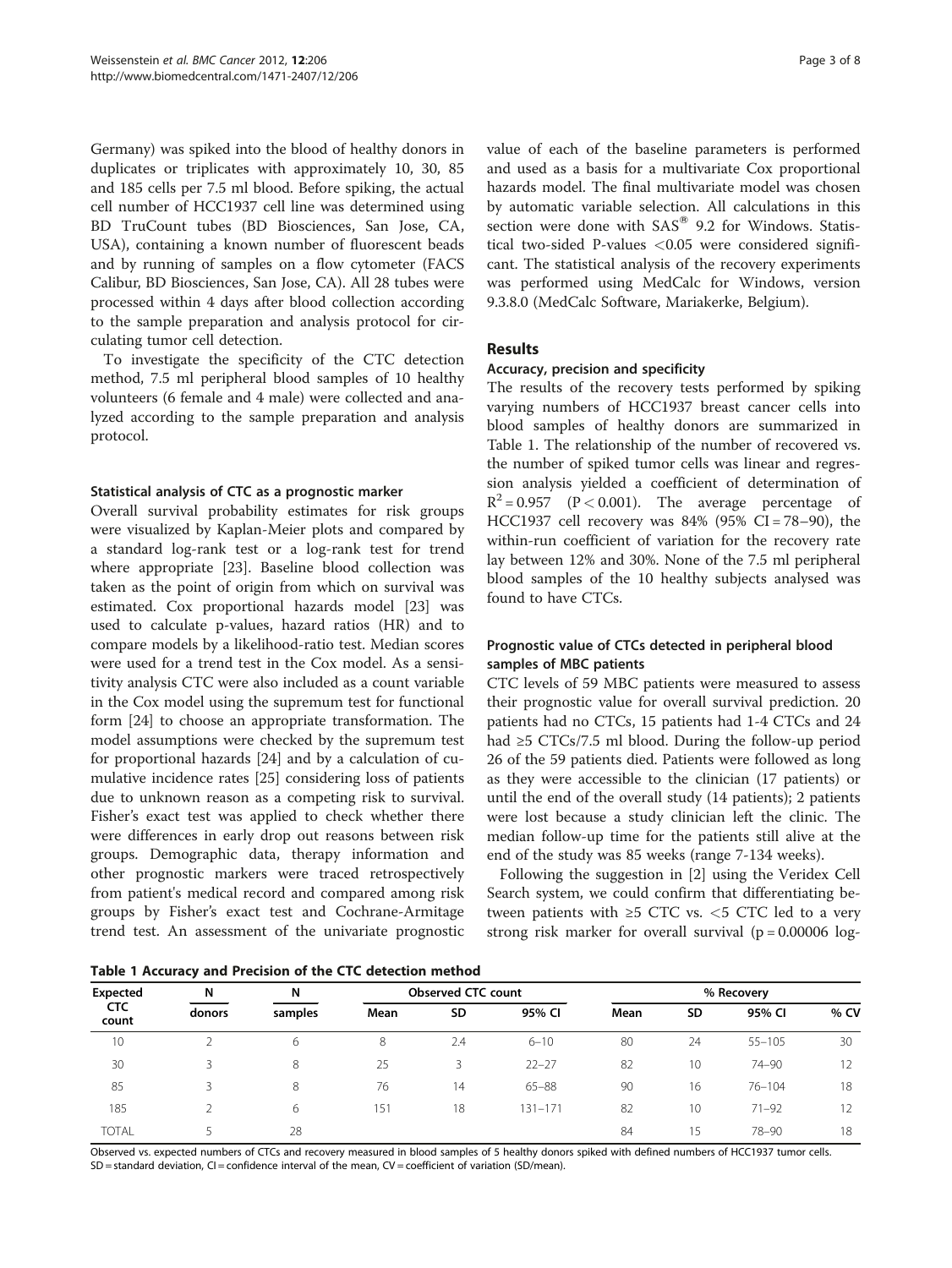| <b>Risk Group</b>              | Death N<br>(%) | Censored N<br>(%) | <b>Ouartile Survival</b><br>[weeks] | <b>Median Survival</b><br>[weeks] |  |  |
|--------------------------------|----------------|-------------------|-------------------------------------|-----------------------------------|--|--|
| $CTC-L$ (0 $CTC$ ) $N = 20$    | 2(10.0)        | 18 (90.0)         | $100\,95\%$ CI = [85,+00]           | $>100$ 95%Cl = [85,+oo]           |  |  |
| $CTC-M$ (1-4 $CTC$ ) $N = 15$  | 7 (46.7)       | 8(53.3)           | $3295\%$ CI = [12,78]               | $>78$ 95%Cl = [20,+00]            |  |  |
| $CTC-H$ ( $\geq$ 5 CTC) N = 24 | 17 (70.8)      | 7(29.2)           | $2295\%CI = [2,42]$                 | 60 95%Cl = [27,73]                |  |  |
| TOTAL $N = 59$                 | 26(44.1)       | 33 (55.9)         | 46 $95\%$ CI = [20,70]              | $10095\%$ CI = [70,+00]           |  |  |

Table 2 Survival data of 59 patients stratified into 3 risk groups according to baseline CTC counts

Quartile and median survival times are given together with confidence intervals (CI). N is the number of patients in the respective group.

rank test). Median overall survival of the  $\geq$ 5 CTC group was 60 weeks compared to  $>100$  weeks in the  $<$ 5 CTC group; quartile survival times were 22 vs. 85 weeks, respectively. The hazard ratio HR of  $\geq$ 5 CTC vs.  $<$ 5 CTC estimated by Cox model was  $4.79$  ( $p = 0.0002$ ,  $95\%$  $CI = [2.09, 11.0]$ .

To further investigate the relationship between CTC number and prognosis we defined 3 risk groups, a low (CTC-L: 0 CTC), a medium (CTC-M: 1-4 CTC) and a high risk group (CTC-H:  $\geq$ 5 CTC). The 3-valued marker CTC-LMH proved to be significant as well ( $p = 0.00002$ ) log-rank test for trend,  $p = 0.0001$  trend test with  $Cox$ model). The differentiation between the low and the medium risk as well as between the medium and the high risk groups were both significant in the Cox model (CTC-M vs. CTC-L: HR = 4.94, 95% CI = [1.02,23.8], p = 0.046; CTC-H vs. CTC-M: HR = 2.55, 95% CI = [ $1.04,6.3$ ],  $p = 0.042$ ). A log-ratio test performed to compare the model with 3 vs. the model with 2 risk groups rejected the model with 2 risk groups  $(p = 0.026)$ . The median survival was shortest in the high risk group (60 weeks), followed by the medium  $($ >78 weeks) and low risk group (>100 weeks). Corresponding quartile survival times were 22, 32 and 100 weeks (Table 2). Kaplan-Meier estimates (KM) of survival probabilities for each risk group are shown in Figure [1.](#page-4-0) There were no major differences in early drop out reasons between risk groups  $(p = 0.63)$  and the cumulative incidence curves were similar to 1-KM estimates.

As sensitivity analysis we included CTC as a count variable into the Cox model without dichotomization. Due to the positively skewed CTC distribution, the significance of CTC as a survival predictor is lost when CTC counts are used without transformation ( $p = 0.056$ ). Considering the supremum test for functional form, we propose an 'offset reciprocal' transformation  $y = 1/(1 + x)$  $(p = 0.0002, HR 0.063$  for a change of 1 on transformed scale). On our data, the  $log(x + 1)$ -transformation used by Botteri et al. [\[19](#page-7-0)] did not pass the supremum test for functional form. Using the 'offset reciprocal model' for successive deterioration from 0 to 5 CTC, we get hazard ratios of 3.98 (1 vs. 0 CTC), 1.58 (2 vs. 1 CTC), 1.26 (3 vs. 2 CTC), 1.15 (4 vs. 3 CTC) and 1.10 (5 vs. 4 CTC). This sequence rapidly converges to 1 indicating that the

definition of risk groups is more effective in the low level range.

From a practical point of view, it is helpful to define risk groups and describe them by mean characteristics and respective course of disease. We compared them in regard to demographic data, treatment and several prognostic markers and evaluated the prognostic value of each particular parameter for overall survival prediction (Table [3\)](#page-4-0). Among the predominantly female breast cancer patients there was one male patient who belonged to the high risk group. Two patients in the low risk group suffered from a secondary tumor (Ovarian/Uterus) diagnosed after the breast cancer diagnosis. The mean age at baseline was  $57.1 \pm 10$  years (CTC-L:  $57.6 \pm 9$ , CTC-M:  $60.2 \pm 10$ , CTC-H:54.8  $\pm$  11). The fraction of patients with positive lymph nodes at time of BC diagnosis increased from the low to the high risk group ( $p = 0.03$ ). There was a significant difference in the fraction of patients with bone metastases which was highest in the high risk group ( $p = 0.02$ ). The high risk group had significantly more patients with an elevated level for the tumor marker Carbohydrate Antigen 15-3 (CA 15-3) ( $p = 0.02$ ). The inflammatory marker C-reactive protein (CRP) displayed a significant positive trend  $(p = 0.03)$ .

The significance of CTC-LMH is also supported by multivariate models (Model 1: CTC-LMH  $(p < 0.001)$ , ER/PR at least one positive  $(p = 0.04)$ , age at BC diagnosis  $>50$  years (p = 0.03) and T3/T4 at BC diagnosis  $(p = 0.002)$ ; Model 2 additionally stratified by N0 at BC diagnosis<sup>a</sup>: CTC-LMH (p = 0.001), ER/PR at least one positive ( $p = 0.005$ ), age at BC diagnosis  $> 50$  ( $p = 0.03$ ) and T3/T4 at BC diagnosis ( $p = 0.08$ ).

#### **Discussion**

Most immunocytochemical CTC detection technologies are based on a separation of CTCs from normal blood cells with EpCAM antibodies. The exact biological function of EpCAM is not fully understood and remains controversial. In some publications EpCAM is argued to act as an intercellular adhesion molecule, and loss of EpCAM expression therefore reduces cell-cell adhesion, thereby promoting dissemination of tumor cells [\[26\]](#page-7-0). In contrast, Osta et al. [[11\]](#page-6-0) report that silencing EpCAM gene expression in vitro decreases the proliferation,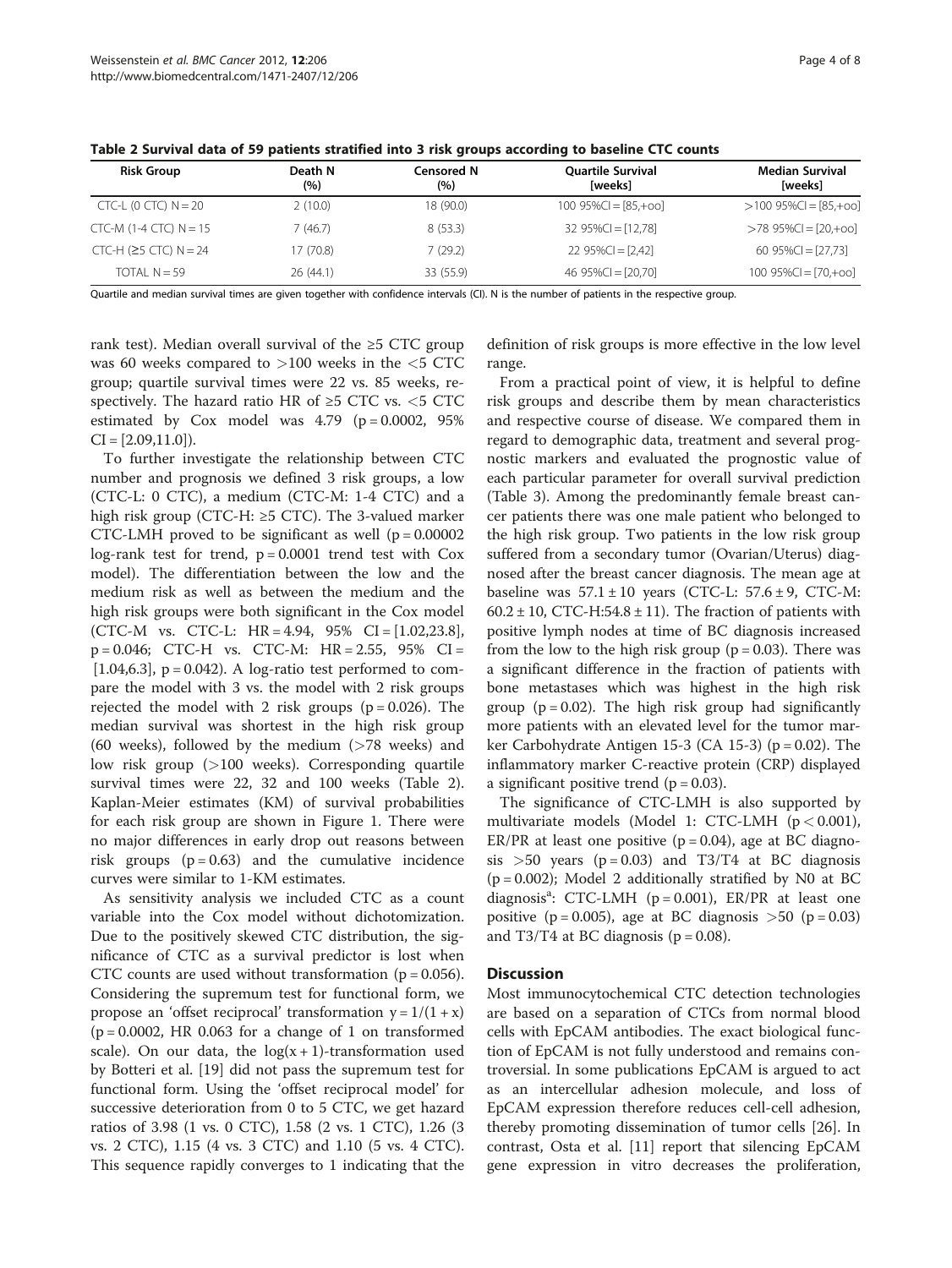<span id="page-4-0"></span>

Table 3 Comparison of risk groups on demographic or treatment characteristics and other prognostic markers

| Parameter                                                    | <b>Low Risk</b><br>$(CTC-L)$<br>$CTC = 0$ |      | <b>Medium</b><br><b>Risk</b><br>(CTC-M) CTC1-4 |      | <b>High Risk</b><br>$(CTC-H)$<br>$CTC > =5$ |      | <b>TOTAL</b>     |      | <b>Association with</b><br><b>LMH p-Value</b> | <b>Association</b><br>with OS<br>p-value (HR) |
|--------------------------------------------------------------|-------------------------------------------|------|------------------------------------------------|------|---------------------------------------------|------|------------------|------|-----------------------------------------------|-----------------------------------------------|
|                                                              | $N/N_G$                                   | $\%$ | N/N <sub>G</sub>                               | %    | N/N <sub>G</sub>                            | $\%$ | N/N <sub>G</sub> | $\%$ |                                               |                                               |
| Patients with age at TSE > 50                                | 16/20                                     | 80   | 13/15                                          | 87   | 14/24                                       | 58   | 43/59            | 73   | n.s.                                          | n.S.                                          |
| Patients with age at BC diagnosis > 50                       | 9/20                                      | 45   | 10/15                                          | 67   | 11/24                                       | 46   | 30/59            | 51   | n.s.                                          | n.s.                                          |
| T3/T4 at BC diagnosis                                        | 2/16                                      | 12.5 | 4/10                                           | 40   | 5/20                                        | 25   | 11/46            | 24   | n.s.                                          | $< 0.01$ (HR = 5.1)                           |
| NO at BC diagnosis ( $NX = missing$ value)                   | 7/16                                      | 44   | 2/10                                           | 20   | 2/19                                        | 10.5 | 11/45            | 24   | $0.03$ (CAX)                                  | 0.001                                         |
| ER/PR at least one positive                                  | 15/19                                     | 79   | 8/13                                           | 61.5 | 18/22                                       | 82   | 41/54            | 76   | n.s.                                          | $0.02$ (HR = 0.37)                            |
| HER2 overexpressed                                           | 4/14                                      | 29   | 2/11                                           | 18   | 4/21                                        | 19   | 10/46            | 22   | n.s.                                          | n.s.                                          |
| CA 15-3 above normal value of 31.3<br>(≤ 30 days before TSE) | 9/13                                      | 69   | 6/9                                            | 67   | 18/18                                       | 100  | 33/40            | 85   | 0.02 (FSHX) 0.03 (CAX)                        | n.s.                                          |
| CRP above normal value of 5<br>(≤ 30 days before TSE)        | 3/12                                      | 25   | 5/8                                            | 62.5 | 13/19                                       | 68   | 21/39            | 54   | $0.03$ (CAX)                                  | n.s.                                          |
| Visceral metastases                                          | 8/20                                      | 40   | 7/14                                           | 50   | 10/23                                       | 43.5 | 25/57            | 44   | n.s.                                          | n.s.                                          |
| Nonvisceral metastases                                       | 20/20                                     | 100  | 12/14                                          | 86   | 22/23                                       | 96   | 54/57            | 95   | n.s.                                          | n.s                                           |
| Bone metastases                                              | 14/20                                     | 70   | 6/14                                           | 43   | 20/23                                       | 87   | 40/57            | 70   | 0.02 (FSHX)                                   | n.s.                                          |
| No. of metastatic sites $> = 2$                              | 9/20                                      | 45   | 8/14                                           | 57   | 11/23                                       | 48   | 28/57            | 49   | n.s.                                          | $0.02$ (HR = 2.8)                             |
| Surgery of primary tumor                                     | 17/20                                     | 85   | 13/15                                          | 87   | 19/24                                       | 79   | 49/59            | 83   | n.s.                                          | n.s.                                          |
| Radiation therapy                                            | 14/19                                     | 74   | 9/13                                           | 69   | 16/22                                       | 73   | 39/54            | 72   | n.s.                                          | n.s.                                          |
| Chemotherapy                                                 | 14/18                                     | 78   | 10/14                                          | 71   | 17/21                                       | 81   | 41/53            | 77   | n.s.                                          | n.s.                                          |
| Mistletoe therapy                                            | 20/20                                     | 100  | 15/15                                          | 100  | 24/24                                       | 100  | 59/59            | 100  |                                               | J.                                            |
| Anti-hormone therapy                                         | 16/19                                     | 84   | 8/13                                           | 61.5 | 19/23                                       | 83   | 43/55            | 78   | n.s.                                          | $0.01$ (HR = 0.34)                            |
| Bisphosponate therapy                                        | 11/17                                     | 65   | 6/14                                           | 43   | 17/19                                       | 89.5 | 34/50            | 68   | 0.03 (FSHX)                                   | n.s.                                          |
| Patients with $\geq$ 2 known therapy lines                   | 15/20                                     | 75   | 6/15                                           | 40   | 14/24                                       | 58   | 35/59            | 59   | n.s.                                          | n.s.                                          |

N is the number of patients, N<sub>G</sub> denotes the number of patients with non-missing values in the respective group. P-values are given if significant (p < 0.05), n.s. denotes "not significant". LMH denotes the prognostic marker which differentiates between low (L), medium (M) and high (H) CTC levels. Risk groups are compared by the exact Cochrane Armitage trend test (CAX) or Fishers Exact Test (FSHX). Time of study entry (TSE) is defined as time of baseline blood draw. For each parameter in the table the univariate prognostic value for overall survival (OS) prediction is given in the last column. P-Values and Hazard Rates (HR) in this column are computed by Cox Proportional Hazard Regression; except for "N0 at BC diagnosis" the logrank test was used because of no events (deaths) in the reference group.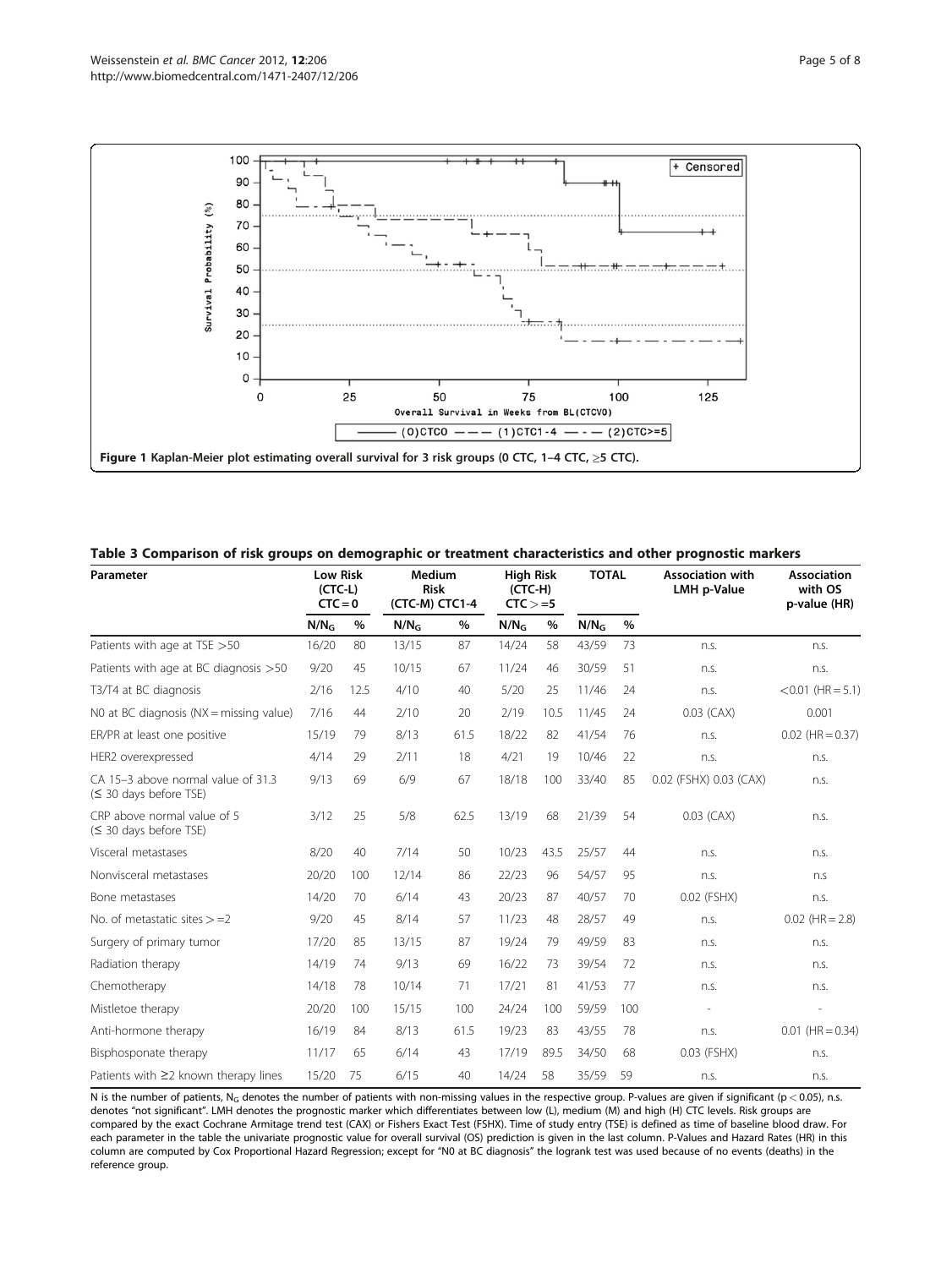migration and invasion potential of breast cancer cell line MD-MB-231. EpCAM might also have a dual role as cell adhesion molecule and receptor involved in the regulation of gene transcription and cell proliferation [[27\]](#page-7-0).

Our CTC detection method is based on a commercially available Carcinoma Cell Enrichment and Detection Kit which uses CK7/CK8 MicroBeads supplemented by EpCAM-MicroBeads. In former, very limited experiments with the commercially available kit based on CK-MicroBeads alone, a considerable amount of CTCs missed the magnetic attachment and was found in the flow through cell fraction (mean efficiency 44%). The objective of the CK/EpCAM combination was to improve detection rates for CTCs with low target antigen densities. Because the expression of EpCAM and cytokeratins in epithelial tumor cells can vary per se, phenotypes with low or missing expression of these epithelial specific antigens exist [[28](#page-7-0)-[30\]](#page-7-0). Based on this heterogeneous expression pattern CTCs can be classified into EpCAM  $^{\circ}$ /CK<sup>-/low</sup>, EpCAM<sup>-/low</sup>/CK<sup>+</sup> and EpCAM<sup>+</sup>/CK<sup>+</sup> [[15,16,31](#page-7-0)]. E.g., Rao et al. investigated the expression of EpCAM and its co-expression with the epithelial cell specific markers CK 8/18 or CK 19 and Muc-1 in carcinoma cells present in blood [\[16\]](#page-7-0). They found CK- CTCs in about 23% of blood samples of 30 carcinoma patients but only 0.2% EpCAM- CTCs. Yet, they demonstrated that the efficiency of immunomagnetic recovery with anti-EpCAM coated ferrofluids is rapidly declining with decreasing EpCAM antigen density. Furthermore, Mego et al. [\[17\]](#page-7-0) give preliminary data on breast cancer patients where the loss of epithelial antigen on CTCs due to epithelial mesenchymal transition might be responsible for partially missed CTCs by the CellSearch System. Deng et al. processed blood samples from 49 metastatic breast cancer patients with the CellSearch™ system and in parallel by a combined anti-EpCAM- and anti-cytokeratin magnetic cells separation method, comparable to our method. They obtained a significantly higher CTC positive rate (49% vs. 29%) and a larger dynamic CTC detected range (1 to 571 vs. 1 to 270) than that of the CellSearch™ system [[15](#page-7-0)]. Another recent study indicated that the so-called normal genotype of invasive breast cancer, which accounts for approximately 10% of all cases, is typically negative for EpCAM expression and may thus be a cause of false-negative CTC determinations [[18](#page-7-0)].

To estimate the accuracy, linearity and precision of our CTC detection method, the breast cancer cell line HCC1937 was spiked into the blood of healthy donors. The average percentage of cell recovery was 84% which is well within the recovery range of 60 to 85% of comparable published CTC detection methods [[1,](#page-6-0)[15,32-34\]](#page-7-0). The within-run coefficients of variation (CV) for the spiking of cells (12, 18, 12 and 30% for 185, 85, 30 and 10 cells,

respectively) were comparable to CVs detected by Allard et al. [[1](#page-6-0)] (8.2, 15.4, 22 and 47% for 319, 58, 18 and 4 cells, respectively). The variation of recovered cell numbers can partially be explained by the difficulty to accurately and reproducibly spike low numbers of cells that tend to form adherent clusters. Although a large volume of the buffy coat was collected, we can not entirely exclude the loss of cells due to this step.

For our assay, criteria for classification as circulating tumor cells were round or oval morphology, positive staining for cytokeratin and negative corresponding isotype control. Because the standard kit does not include CD45 labeling to specify leukocytes and our method is a nonfluorescent immunocytochemical method that allows the chromogenic detection of only one marker simultaneously, the unambiguous characterization of CTCs as nucleated, CD45 negative cells was not possible. However, after optimizing our assay in proof-of-concept experiments we were able to reduce the non-specific binding of antibodies to 0%, fulfilling the criteria for the evaluation of rare immunocytochemically identifiable cancer cells, defined by the European ISHAGE Working Group 1999 [[35](#page-7-0)].

Using blood samples of 59 MBC patients and a standard threshold of 5 CTCs to define 2 risk groups, we can confirm the high prognostic value of this dichotomization. But, we hypothesized that there is more information in low CTC levels than generally recognized and defined a medium risk group CTC-M between the low risk group CTC-L with 0 CTC and the high risk group CTC-H with ≥5 CTC. The 3-valued marker CTC-LMH proved to be significant as well and in a statistical comparison of the model with 3 vs. 2 risk groups, the model with 2 risk groups was rejected. It is theoretically possible that the medium survival risk of patients with medium CTC-level is only because this group contains more patients with events falsely classified as CTC than the high risk group. Tibbe et al. [[36](#page-7-0)] used a theoretical model with equal death risk for all patients with true CTC in their blood circulation (regardless of CTC level) and got rather extreme (unrealistic) results. The only analyses with more than 2 risk groups we know are described in [[6,](#page-6-0)[19\]](#page-7-0) where 1, 5 and 20 were used as cutoff values. In their study the corresponding survival curves also exhibited low, medium and high risk corresponding to CTC-level, therefore suggesting a continuous nature of association although after approximately 5 CTCs the increase rate lessened. Fehm et al. and Botteri et al. recently discussed the relationship between CTC as a count variable and clinical outcome [\[19,20](#page-7-0)]. But yet, to our knowledge there has not been a broad debate on the existence of more than 2 risk groups or on the kind of relationship of CTC-level as a count variable to survival. We believe that such a debate would help to assess the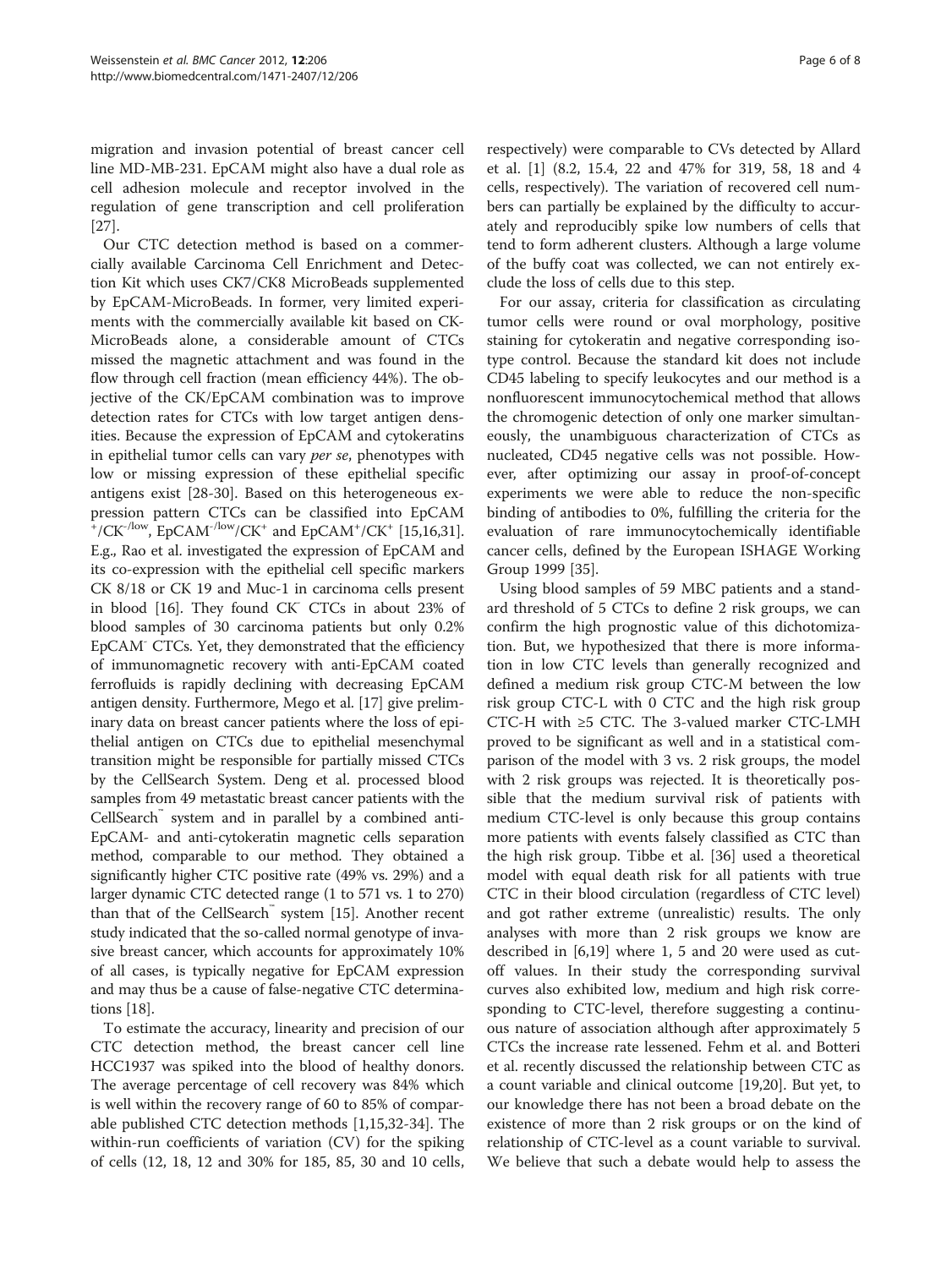<span id="page-6-0"></span>clinical impact of medium changes in CTC level and it could provide a basis for a better understanding of disease stages or activity.

It is a limitation of our study that due to the retrospective collection of baseline data from medical records a considerable proportion of this data is missing. But, the analysis of demographic and baseline data in our study confirms known relationships of CTCs in peripheral blood to other variables. Similar to our study Müller et al. [\[37](#page-7-0)] report about an elevation of CA 15-3 in patients with detectable CTCs, probably a reflection of metastatic tumor burden. According to Nole et al. [6] the presence of ≥5 CTCs at baseline was associated with a higher number of positive lymph nodes, with an elevated CA 15-3 value, with non-overexpressing Her2/neu tumors and with the presence of bone metastases at baseline. The association of high CTC counts with the presence of bone metastases was shown in patients with different metastatic cancers [6[,38-42](#page-7-0)]. As most patients with bone metastases were found in the high risk group it is coherent that this group most frequently receives Bisphosphonate treatment which is a standard treatment of malignant bone diseases. In our study patients with measurable CTCs had also elevated systemic CRP levels. Elevated biomarkers of inflammation like CRP are associated with reduced survival among breast cancer patients [[43\]](#page-7-0) which suggest that CRP may be related to tumor burden or progression and that chronic inflammation promotes mammary tumor development.

#### Conclusions

We could show that our immunocytochemical CTC detection method allows the accurate precise and specific quantification of circulating epithelial tumor cells in a quality comparable to methods described in the current literature. It was proven that the number of CTCs detected by our method directly relates to survival of MBC patients and is associated to various clinical factors. We would like to contribute to a discussion about existence and proper definition of risk groups or the relationship of CTC-level to survival.

**Endnote**<br><sup>a</sup> The stratification for N0 was chosen because otherwise the parameter showed significant deviations from the proportional hazards assumption  $(p < 0.0001)$  and there were no events (deaths) in the N0 group.

#### Competing interests

The authors declare that they have no competing interests.

#### Acknowledgements

The authors thank Dr. J. Hoffmann, Dr. M. Lorenz, Dr. M. Werner and Dr. P. Mösch (Lukas Clinic Arlesheim, CH) for supporting the study, all physicians of Lukas Clinic for providing the patient's blood samples, nurse S. Bornhauser for her excellent assistance, M. Kilcher for help with collecting retrospective

data and Dr. S. Baumgartner (Society for Cancer Research, Arlesheim) for constructive comments when writing the manuscript. The authors would like to thank the reviewers for their constructive comments that help improve the manuscript.

Special thanks to patients and healthy donors for giving their consent to participate to this study.

#### Author details

<sup>1</sup> Society for Cancer Research, Hiscia Institute, Arlesheim, Switzerland <sup>2</sup>Institute for Clinical Research, Berlin, Germany. <sup>3</sup>University Hospital Basel Basel, Switzerland. <sup>4</sup>Center for Integrative Medicine, University of Witten/ Herdecke, Witten, Germany.

#### Authors' contributions

UW and PH made substantial contributions to the conception and design of the study, UW, SL and UT adapted the assay and performed analyses of blood samples, AS performed statistical analysis, UW, AS and MR interpreted data and drafted the manuscript. All authors read and approved the final manuscript.

#### Received: 22 September 2011 Accepted: 30 May 2012 Published: 30 May 2012

#### References

- 1. Allard WJ, Matera J, Miller MC, Repollet M, Connelly MC, Rao C, Tibbe AG, Uhr JW, Terstappen LW: Tumor cells circulate in the peripheral blood of all major carcinomas but not in healthy subjects or patients with nonmalignant diseases. Clin Cancer Res 2004, 10(20):6897–6904.
- 2. Cristofanilli M, Budd GT, Ellis MJ, Stopeck A, Matera J, Miller MC, Reuben JM, Doyle GV, Allard WJ, Terstappen LW, et al: Circulating tumor cells, disease progression, and survival in metastatic breast cancer. N Engl J Med 2004, 351(8):781–791.
- 3. Cristofanilli M, Hayes DF, Budd GT, Ellis MJ, Stopeck A, Reuben JM, Doyle GV, Matera J, Allard WJ, Miller MC, et al: Circulating tumor cells: a novel prognostic factor for newly diagnosed metastatic breast cancer. J Clin Oncol 2005, 23(7):1420–1430.
- 4. Hayes DF, Cristofanilli M, Budd GT, Ellis MJ, Stopeck A, Miller MC, Matera J, Allard WJ, Doyle GV, Terstappen LW: Circulating tumor cells at each follow-up time point during therapy of metastatic breast cancer patients predict progression-free and overall survival. Clin Cancer Res 2006, 12(14 Pt 1):4218–4224.
- 5. Liu MC, Isaacs C, Warren R, Cohen P, Wilkinson M, Ottaviano Y, Rao S, Zhang Y, Gallagher A, Shields PG: Circulating tumor cells (CTC): A reliable predictor of treatment efficacy in metastatic breast cancer (MBC). J Clin Oncol 2008, 26(May 20 suppl), abstr: 11018).
- 6. Nole F, Munzone E, Zorzino L, Minchella I, Salvatici M, Botteri E, Medici M, Verri E, Adamoli L, Rotmensz N, et al: Variation of circulating tumor cell levels during treatment of metastatic breast cancer: prognostic and therapeutic implications. Ann Oncol 2008, 19(5):891–897.
- 7. Ross AA, Cooper BW, Lazarus HM, Mackay W, Moss TJ, Ciobanu N, Tallman MS, Kennedy MJ, Davidson NE, Sweet D, et al: Detection and viability of tumor cells in peripheral blood stem cell collections from breast cancer patients using immunocytochemical and clonogenic assay techniques. Blood 1993, 82(9):2605–2610.
- 8. Wirtschafter A, Benninger MS, Moss TJ, Umiel T, Blazoff K, Worsham MJ: Micrometastatic tumor detection in patients with head and neck cancer: a preliminary report. Archives of Otolaryngology-Head and Neck Surgery 2002, 128(1):40–43.
- 9. Riethdorf S, Fritsche H, Muller V, Rau T, Schindlbeck C, Rack B, Janni W, Coith C, Beck K, Janicke F, et al: Detection of circulating tumor cells in peripheral blood of patients with metastatic breast cancer: a validation study of the Cell Search system. Clin Cancer Res 2007, 13(3):920–928.
- 10. Witzig TE, Bossy B, Kimlinger T, Roche PC, Ingle JN, Grant C, Donohue J, Suman VJ, Harrington D, Torre-Bueno J, et al: Detection of circulating cytokeratin-positive cells in the blood of breast cancer patients using immunomagnetic enrichment and digital microscopy. Clin Cancer Res 2002, 8(5):1085–1091.
- 11. Osta WA, Chen Y, Mikhitarian K, Mitas M, Salem M, Hannun YA, Cole DJ, Gillanders WE: EpCAM is overexpressed in breast cancer and is a potential target for breast cancer gene therapy. Cancer Res 2004, 64 (16):5818–5824.